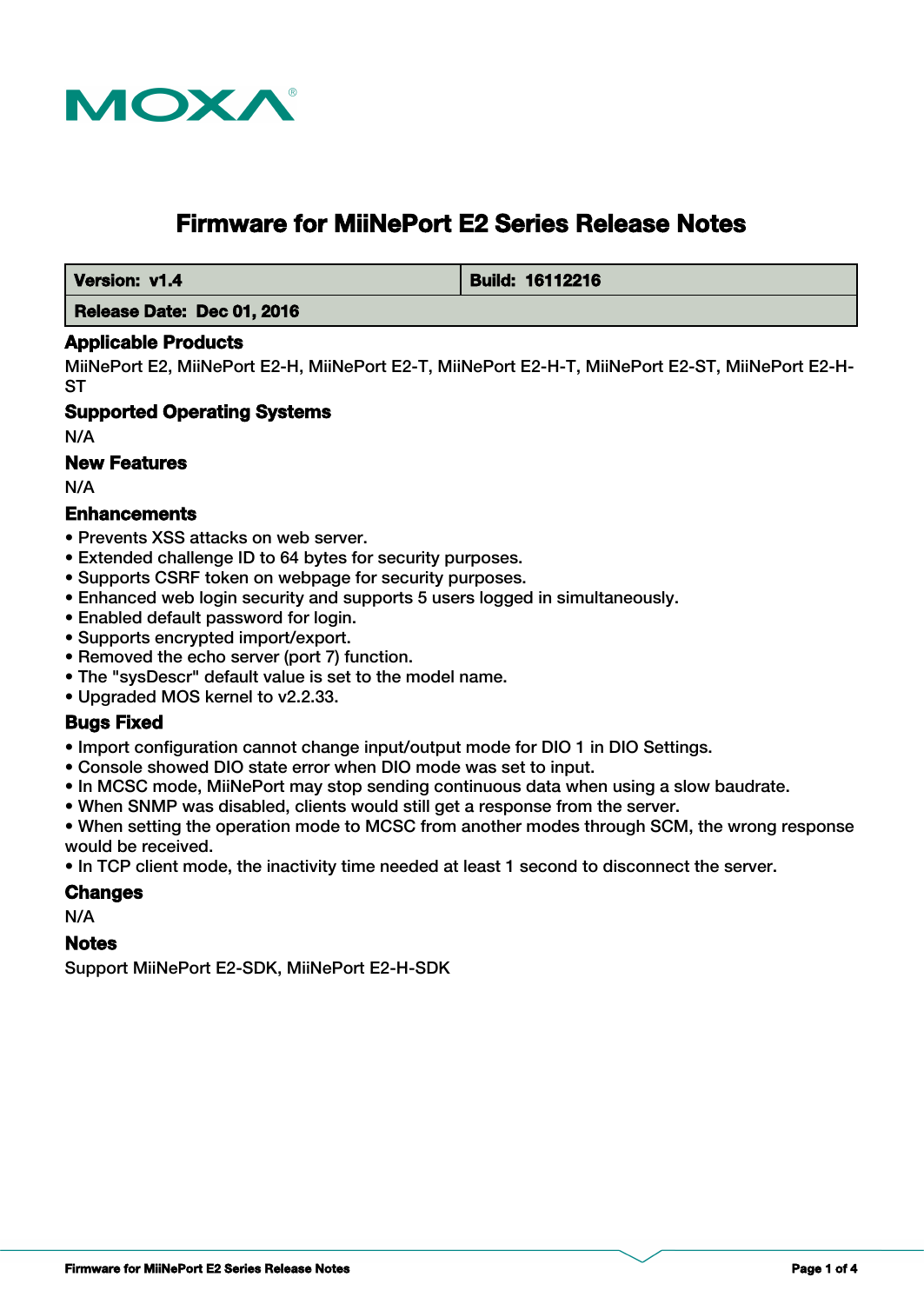

| Version: v1.3 | <b>Build: 11110720</b> |
|---------------|------------------------|
|---------------|------------------------|

 **Release Date: N/A**

# **Applicable Products**

MiiNePort E2, MiiNePort E2-H, MiiNePort E2-T, MiiNePort E2-H-T, MiiNePort E2-ST, MiiNePort E2-H-**ST** 

# **Supported Operating Systems**

N/A

#### **New Features**

• Supports MiiNePort SDK firmware.

# **Enhancements**

• If MiiNePort receives a ARP request from another host for which an ARP entry already exists, the hardware address in the ARP entry will be updated accordingly.

#### **Bugs Fixed**

• RFC1213-MIB "Get Next" of sysServices will get ifIndex instead of ifNumber.

#### **Changes**

N/A

# **Notes**

Support MiiNePort E2-SDK, MiiNePort E2-H-SDK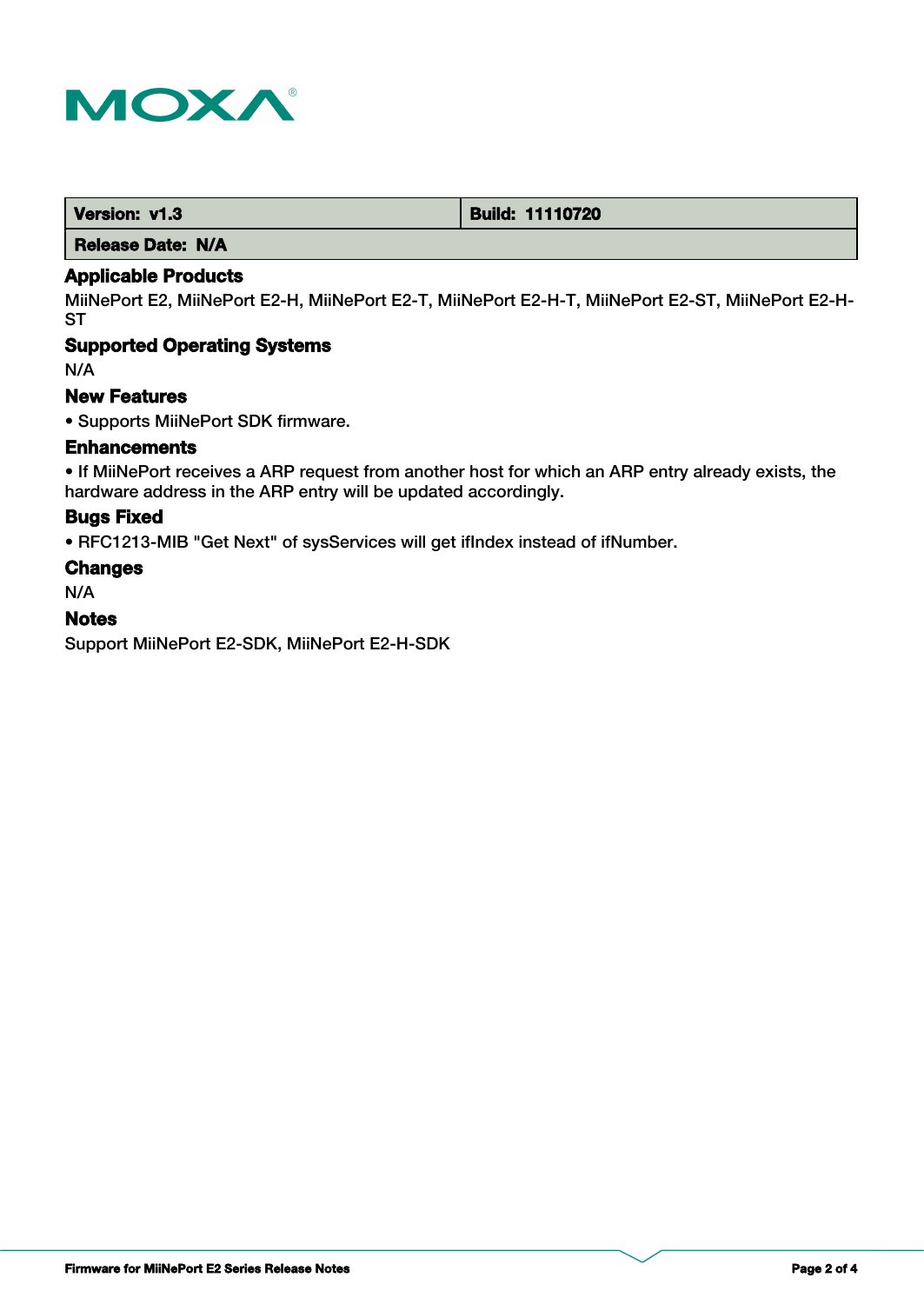

| <b>Build: 11071409</b><br>Version: v1.2 |
|-----------------------------------------|
|-----------------------------------------|

 **Release Date: N/A**

# **Applicable Products**

MiiNePort E2, MiiNePort E2-H, MiiNePort E2-T, MiiNePort E2-H-T, MiiNePort E2-ST, MiiNePort E2-H-**ST** 

# **Supported Operating Systems**

N/A

# **New Features**

N/A

# **Enhancements**

N/A

# **Bugs Fixed**

• In Real COM mode, the alive check mechanism would not work properly.

#### **Changes**

N/A

# **Notes**

N/A